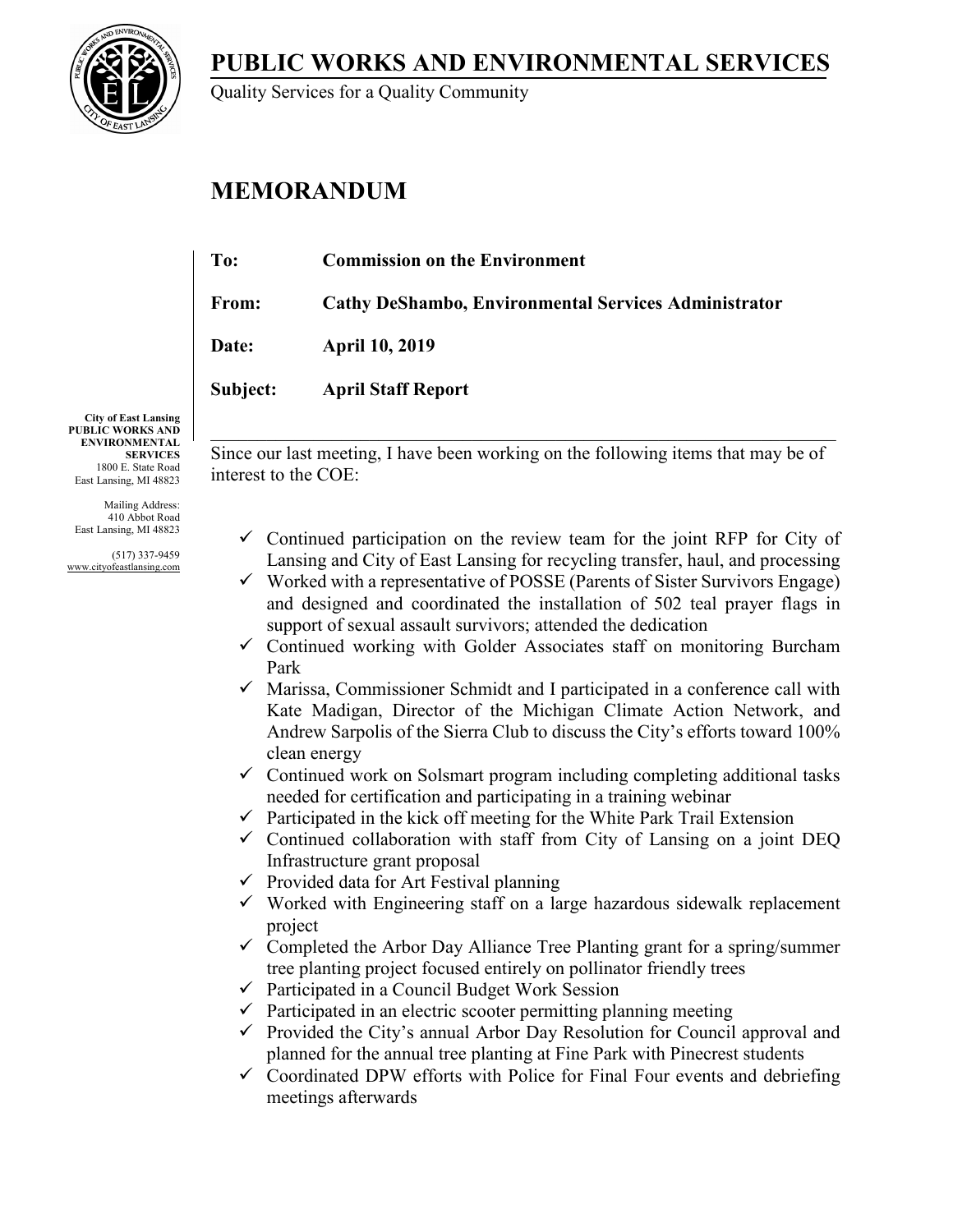## **PUBLIC WORKS AND ENVIRONMENTAL SERVICES**

Quality Services for a Quality Community

- $\checkmark$  Participated in Lucity Asset Management training for the Fleet component
- $\checkmark$  Worked with Marissa to collect data for use in Energy Star Portfolio Manager to assist with planning and policy development for the Renewable Energy sub-committee; also began collecting annual data for Clearpath and CDP
- $\checkmark$  Responded to two article/interview requests from East Lansing info and State News; both about the state of recycling currently
- $\checkmark$  Attended the Tree City Awards and Education day with staff
- $\checkmark$  Marissa and I each volunteered a shift in the Regional Recycling Booth at the MSU Home and Garden Show
- $\checkmark$  Prepared notes for the COE update at the April 16th Discussion Only Council meeting
- $\checkmark$  Marissa and I continued planning for Recycle! East Lansing coming up June 1st
- $\checkmark$  Hosted meeting with MSU to discuss further collaboration in areas of sustainability
- $\checkmark$  Participated in several vehicle replacement planning meetings, held two equipment demos, and continued work on FY 19 replacement

### **Other points of possible interest:**

 Northern Tier Trail Improvements: <https://www.cityofeastlansing.com/1849/Northern-Tier-Trail-Improvements> Stay Connected (All the ways to access news and information about the City of East Lansing): <https://www.cityofeastlansing.com/1897/Stay-Connected> City Center District: <http://www.cityofeastlansing.com/1789/Center-City-District> East Lansing Buzz-Downtown Development News: <https://www.eastlansingbuzz.org/> Lead Service Line Replacement Plan: <https://www.cityofeastlansing.com/CivicAlerts.aspx?AID=830> Income Tax Info: <https://www.cityofeastlansing.com/1812/Income-Tax>